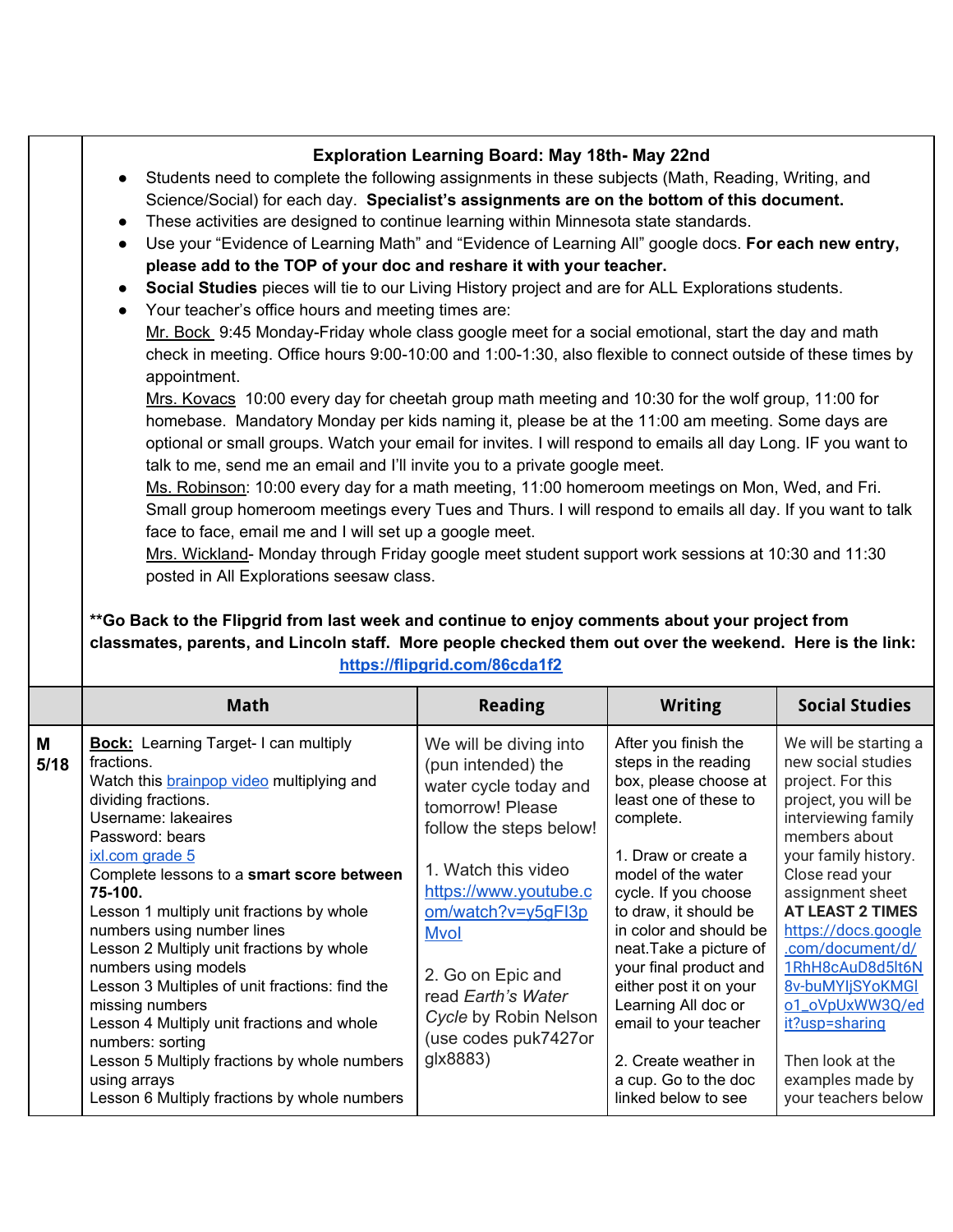| using number lines<br>Lesson 7 Multiplying fraction by whole<br>numbers choose the model<br>Lesson 8 Multiply fractions by whole numbers<br>using models: complete the equation<br>Lesson 9 Multiply fractions find the missing<br>number<br>Lesson 10 Multiply fractions and whole<br>numbers: sorting<br><b>Robinson:</b> Mandatory whole group meeting<br>today at 10. During our meeting, we will be<br>talking about the chapter 7 test and going<br>over problems from the quiz<br>Pg 371 All. Record your answers for<br>$\bullet$<br>the even problems in your math<br>google doc.<br>Pg 372 8-11. Record your answers<br>for these problems in your doc<br>Pg 375 All. Record your answers for<br>the odd problems in your doc.<br>Kovacs: Please come to today's math<br>meeting!<br>Cheetah Group Meeting 10 AM<br>Wolf Group Meeting 10:30 AM<br>Kovacs HOMEBASE meeting at 11:00.<br><b>Mandatory Monday</b><br>Cheetah: Please be at the math meeting at<br>10! We will be talking about our work today<br>and the rest of the week.<br>In your Math Doc, solve and write:<br>- Page 377- This is practice with fractions.<br>You only have to share for the odd numbered<br>problems!<br>- Page 379- This is multiplication practice.<br>Share the answer AND your work (maybe a<br>picture) for #2-10 EVENS and #13<br>- Page 380- #14-16. Show or write your<br>thinking and your answers.<br>- Look at your math Google doc. Were there<br>questions you should look at? People to<br>respond to? Share with other people in the<br>Cheetah group and give positive feedback.<br>Please reshare your Doc with me at<br>(samantha.kostuch@isd624.org)<br>Wolf: Before our math meeting, start today by | 3. In your Evidence of<br>Learning All google<br>doc, explain each step<br>in the water cycle in<br>your own words and<br>reshare your doc with<br>your teacher. You<br>should include the<br>words below in your<br>explanation-<br>Evaporation<br>Condensation<br>Precipitation<br><b>Water Cycle</b> | the directions<br>https://docs.google.co<br>m/document/d/12usP<br>PV4mObOoG1wu78<br>GAns8mluPklkjGMh2<br>9E90nEPo/edit?usp=<br>sharing<br>3. Write a short story<br>about your life as a<br>drop of water. Follow<br>the directions in the<br>doc linked below.<br>Type your story in<br>your evidence of<br>learning all doc and<br>share with your<br>homeroom teacher<br>https://docs.google.co<br>m/document/d/1iiPSy<br>KsrxicsZ3CL4bAV M<br>PRfg IJ5gdFPkMvRp<br>hbW0/edit?usp=shari<br>nq<br>4. Create a game<br>about the water cycle.<br>This game should<br>help players learn<br>about the water cycle.<br>Type out the<br>directions and<br>objective of the game<br>in your learning all<br>doc | Ms. Kostuch's<br>example:<br><b>Family History</b><br>Project-Ms.<br><b>Kostuch</b><br>Ms. R's example<br>https://docs.google<br>.com/document/d/<br>16qWOx76_MbKDL<br>Ns56Y2wNN_OwGw<br>XCyuRofrvzbq7T10/<br>edit?usp=sharing<br>Notice the two<br>different formats<br>the examples above<br>are in. Be creative!<br>Today you should<br>figure out what<br>format your final<br>project will be, and<br>you should conduct<br>at least 1 interview. |
|-------------------------------------------------------------------------------------------------------------------------------------------------------------------------------------------------------------------------------------------------------------------------------------------------------------------------------------------------------------------------------------------------------------------------------------------------------------------------------------------------------------------------------------------------------------------------------------------------------------------------------------------------------------------------------------------------------------------------------------------------------------------------------------------------------------------------------------------------------------------------------------------------------------------------------------------------------------------------------------------------------------------------------------------------------------------------------------------------------------------------------------------------------------------------------------------------------------------------------------------------------------------------------------------------------------------------------------------------------------------------------------------------------------------------------------------------------------------------------------------------------------------------------------------------------------------------------------------------------------------------------------------------------------------------------------------------------------------------|---------------------------------------------------------------------------------------------------------------------------------------------------------------------------------------------------------------------------------------------------------------------------------------------------------|--------------------------------------------------------------------------------------------------------------------------------------------------------------------------------------------------------------------------------------------------------------------------------------------------------------------------------------------------------------------------------------------------------------------------------------------------------------------------------------------------------------------------------------------------------------------------------------------------------------------------------------------------------------------------------------------------------------|--------------------------------------------------------------------------------------------------------------------------------------------------------------------------------------------------------------------------------------------------------------------------------------------------------------------------------------------------------------------------------------------------------------------------------------------------------|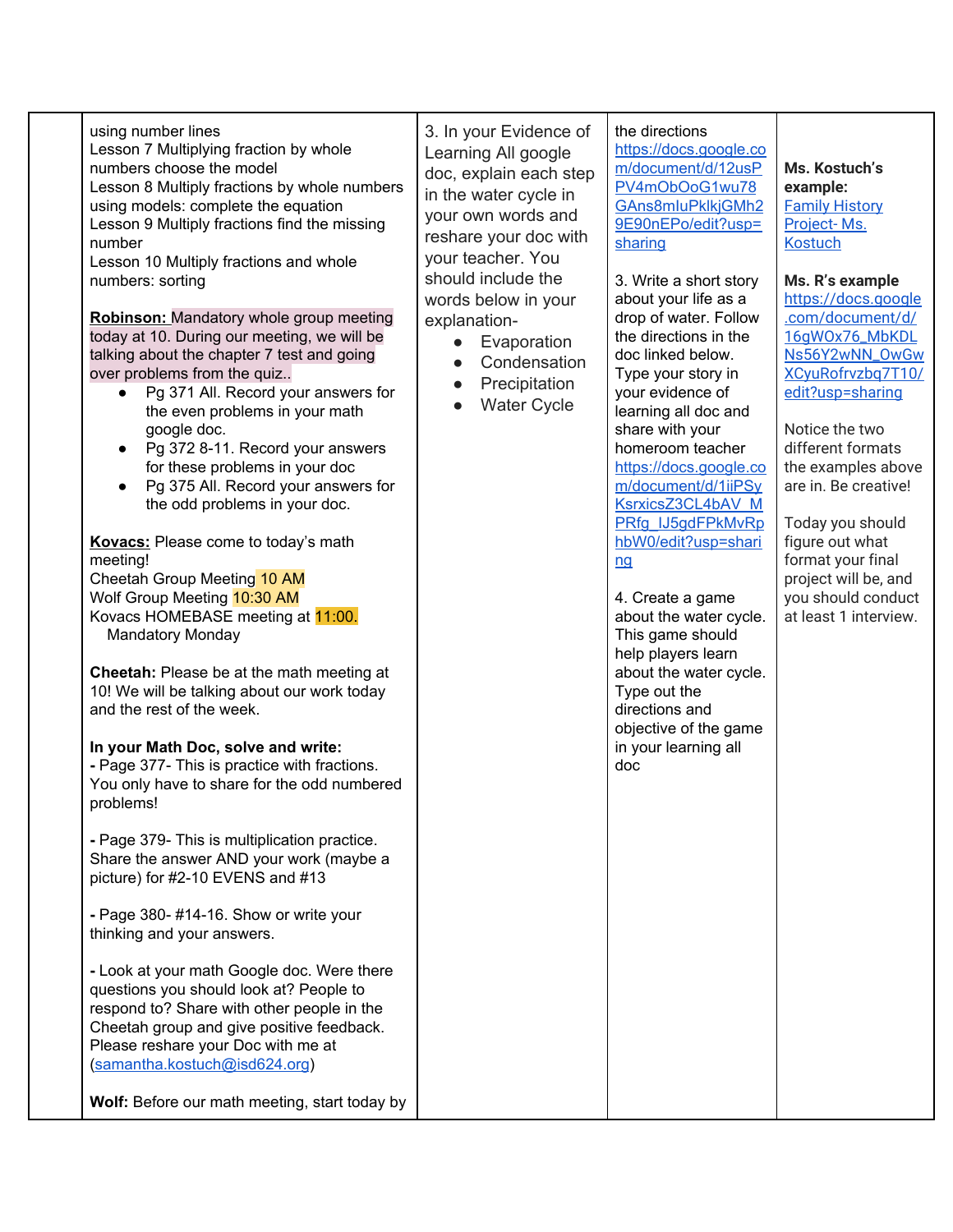|           | reading page 361 in your textbook. What<br>looks familiar to you? What questions do you<br>have about the four quadrant graphs? Bring<br>these to our math meeting!<br>Please be at the math meeting at 10:30!<br>In your Math Doc, solve and write:<br>- Page 364- Think about a thermometer as a<br>vertical number line. Opposite numbers are<br>the same distance away from zero on either<br>side of a number line. Complete the odd<br>numbered problems.<br>- Pages 365-366- Complete at least the odd<br>numbered problems for #1-7.<br>- Look at your math Google doc. Were there<br>questions you should look at? People to<br>respond to? Share with other people in the<br>Cheetah group and give positive feedback.<br>Please reshare your Doc with me at<br>(samantha.kostuch@isd624.org)                                                                                                                       |                                                                                                                                                                                                                                                                                                                                                                                                                                                                                                                                                                                                                 |                                                                                                                                                                                                                                                                                                                                                                                                                                                                                                                                                                                      |                                                                                                                                                                                                                                                                                        |
|-----------|-------------------------------------------------------------------------------------------------------------------------------------------------------------------------------------------------------------------------------------------------------------------------------------------------------------------------------------------------------------------------------------------------------------------------------------------------------------------------------------------------------------------------------------------------------------------------------------------------------------------------------------------------------------------------------------------------------------------------------------------------------------------------------------------------------------------------------------------------------------------------------------------------------------------------------|-----------------------------------------------------------------------------------------------------------------------------------------------------------------------------------------------------------------------------------------------------------------------------------------------------------------------------------------------------------------------------------------------------------------------------------------------------------------------------------------------------------------------------------------------------------------------------------------------------------------|--------------------------------------------------------------------------------------------------------------------------------------------------------------------------------------------------------------------------------------------------------------------------------------------------------------------------------------------------------------------------------------------------------------------------------------------------------------------------------------------------------------------------------------------------------------------------------------|----------------------------------------------------------------------------------------------------------------------------------------------------------------------------------------------------------------------------------------------------------------------------------------|
| T<br>5/19 | <b>Bock:</b> Learning Target- I can multiply<br>fractions.<br>ixl.com grade 5<br>Complete lessons to a smart score between<br>75-100.<br>Lesson 11 Multiply fractions by whole<br>numbers: 1<br>Lesson 12 Multiply fractions by whole<br>numbers: 2<br>Lesson 13 multiply fractions by whole<br>numbers: word problems<br>Lesson 14 Multiply fractions by whole<br>numbers: input/output tables<br>Lesson 15 Fractions of a number<br>Lesson 16 Fractions of a number word<br>problems<br>Lesson 17 Multiply two unit fractions using<br>models<br>Lesson 18 Multiply two fractions using<br>models: fill in the missing factor<br>Lesson 19 Multiply two fractions using models<br>Lesson 20 Multiply two fractions<br>Robinson: Whole group meeting at 10. Do<br>the following-<br>Pg 376 All. Record your answers for<br>19-24 in your math google doc<br>Pg 377 All. Record your answers for<br>the odd ones in your doc. | Welcome to day 2 of the<br>water cycle! Today we<br>will be focusing on your<br>daily use of water and<br>how to conserve water.<br>1. Watch this video and<br>then answer the question<br>below in your learning all<br>doc<br>https://www.youtube.com<br>/watch?v=bGWr5jXJfbs<br>What does<br>conserving water<br>mean to you?<br>What does it<br>look like?<br>2. Read Water World by<br>Precious Mckenzie on<br>Epic.<br>3. In your Learning All<br>google doc, list at least<br>10 ways water is used.<br>Share this doc with 5<br>other classmates and<br>comment on at least 2<br>other classmates' doc. | Do this once you<br>have completed the<br>reading box.<br>Today you will be<br>figuring out how much<br>water you use daily.<br>Go to the doc linked<br>below to see the chart<br>you will be filling out.<br>https://docs.google.co<br>m/document/d/1BMW<br>gOi7BTIGdJBb0bcfcp<br>u8AbgCfb9bj8Rsy43J<br>ZHRk/edit?usp=shari<br>nq<br>1. Either copy and<br>paste the chart into<br>your learning all doc,<br>or copy the chart on a<br>piece of paper. You<br>can also make your<br>own copy of this by<br>going to this<br>document, click file,<br>and then click make a<br>copy. | 1. Share your<br>project with your<br>homeroom teacher.<br>If you are doing a<br>poster board, send<br>your notes and<br>pictures of your<br>progress on your<br>project.<br>2. Conduct your<br>second interview<br>today. Organize<br>your notes for your<br>project while you<br>go. |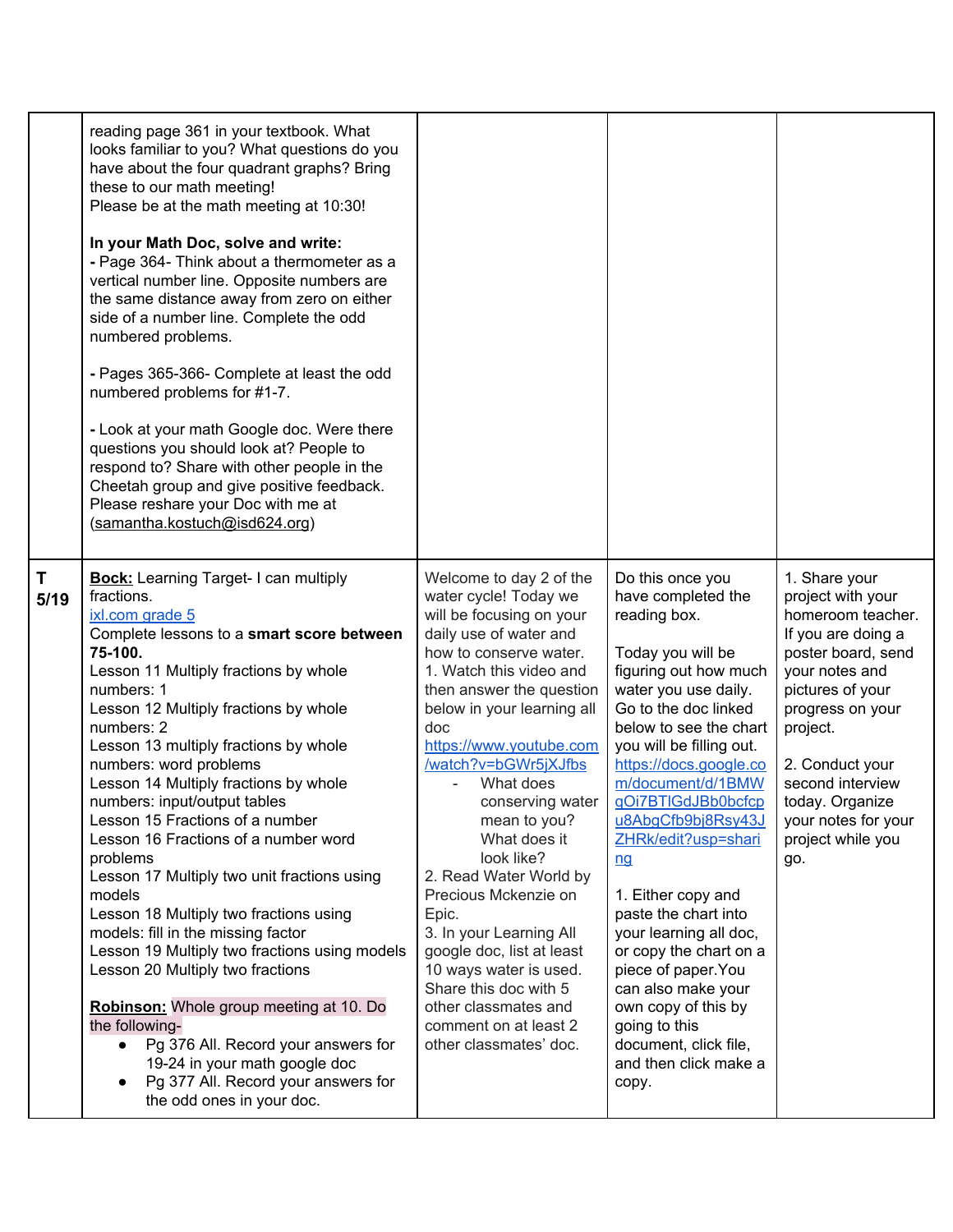| Pg 379 All. Choose 5 of these<br>problems to record in your math<br>google doc.<br><b>Kovacs:</b> Today's math meeting is optional.<br>Cheetah Group Meeting 10 AM<br>Wolf Group Meeting 10:30 AM<br>Kovacs HOMEBASE optional meeting at<br>11:00.      | 2. Think about your<br>typical day at home<br>and fill out the chart<br>based on your normal<br>day.<br>3. In your google doc,<br>answer the following<br>questions-<br>How many<br>$\bullet$ |  |
|---------------------------------------------------------------------------------------------------------------------------------------------------------------------------------------------------------------------------------------------------------|-----------------------------------------------------------------------------------------------------------------------------------------------------------------------------------------------|--|
| Cheetah: Optional math meeting at 10! We<br>will be talking about fractions with the work<br>you are doing today!                                                                                                                                       | gallons of<br>water do you<br>use per day?<br>What part of                                                                                                                                    |  |
| In your Math Doc, solve and write:<br>- Page 382- Solve for problems #11-16 on this<br>page. Show your thinking and answers.                                                                                                                            | your day uses<br>the most<br>water?<br>How can you                                                                                                                                            |  |
| - Page 384- You are practicing real-world<br>problems with fractions and decimals! Solve<br>for at least the odd numbered problems.<br>Show your WORK AND answers.                                                                                      | cut down on<br>your water<br>usage?                                                                                                                                                           |  |
| - Page 385- This page is just #1 and #2. It<br>makes me hungry for a waffle though!                                                                                                                                                                     | 4. Share your<br>responses with your<br>teacher and 5 other<br>classmates.                                                                                                                    |  |
| - Look at your math Google doc. Were there<br>questions you should look at? People to<br>respond to? Share with other people in the<br>Cheetah group and give positive feedback.<br>Please reshare your Doc with me at<br>(samantha.kostuch@isd624.org) | Comment on at least<br>2 other classmates'<br>docs.                                                                                                                                           |  |
| Wolf: Optional math meeting at 10:30! We will<br>be talking about integers, number lines, and<br>absolute value.                                                                                                                                        |                                                                                                                                                                                               |  |
| In your Math Doc, solve and write:<br>- Page 367- Complete problems #1-12                                                                                                                                                                               |                                                                                                                                                                                               |  |
| - Page 368-369- Read about absolute value.<br>This is the distance from zero a number has.<br>Complete the odd numbered problems for<br>#23-41.                                                                                                         |                                                                                                                                                                                               |  |
| - Look at your math Google doc. Were there<br>questions you should look at? People to<br>respond to? Share with other people in the<br>Cheetah group and give positive feedback.<br>Please reshare your Doc with me at<br>(samantha.kostuch@isd624.org) |                                                                                                                                                                                               |  |
|                                                                                                                                                                                                                                                         |                                                                                                                                                                                               |  |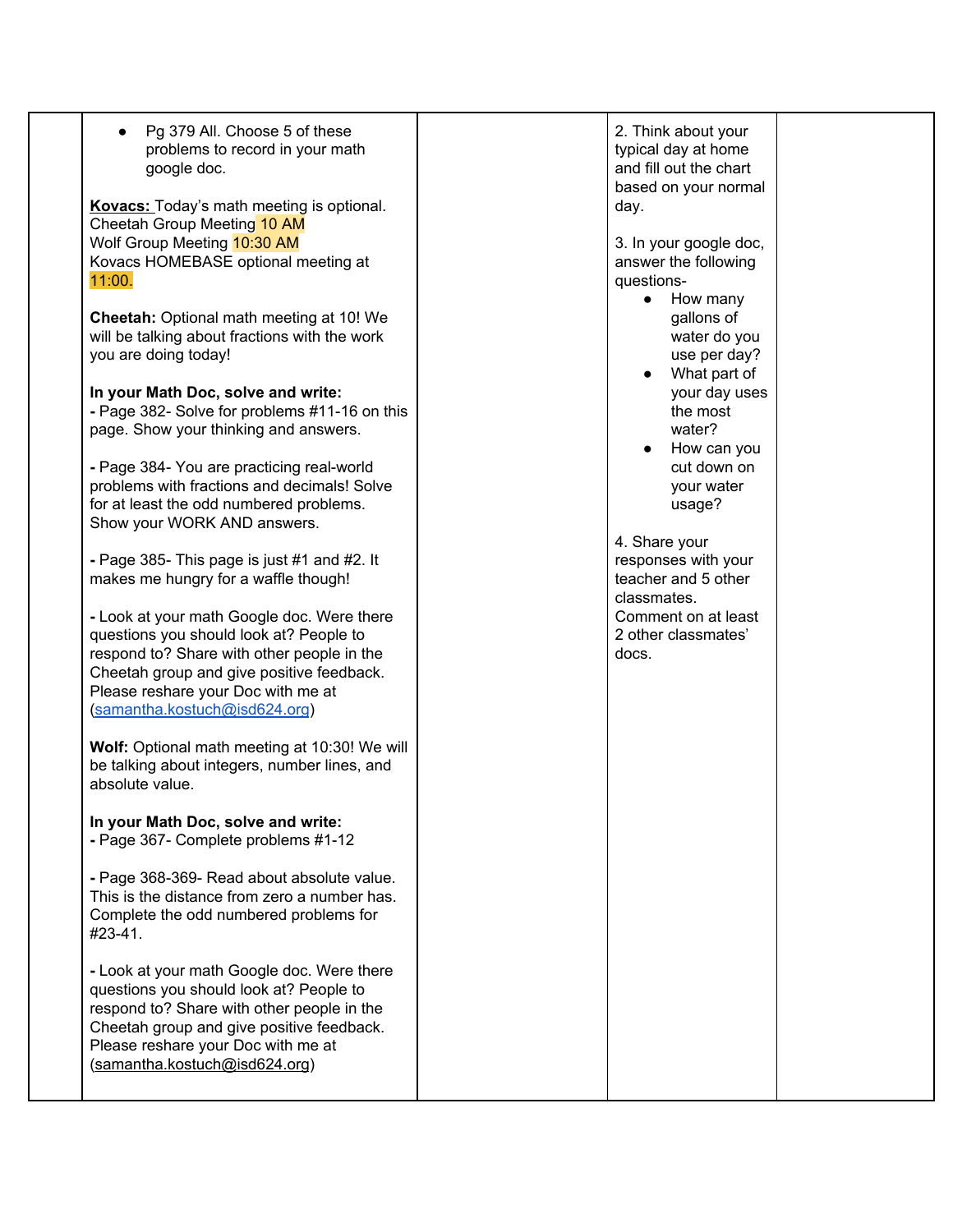| W<br>5/20 | <b>Bock:</b> Learning Target- I can multiply<br>fractions.<br>ixl.com grade 5<br>Complete lessons to a smart score between<br>75-100.<br>Lesson 21 Multiply two fractions: word<br>problems<br>Lesson 22 Scaling whole numbers by<br>fractions: justify your answer<br>Lesson 23 Scaling whole numbers by<br>fractions<br>Lesson 24 Scaling fractions by fractions<br>Lesson 25 Scaling mixed numbers by<br>fractions<br>Lesson 26 Multiply three or more fractions<br>and whole numbers<br>Lesson 27 Complete the fractions<br>multiplication sentence<br>Lesson 28 Complete the fraction multiplication<br>sentence with common factors<br>Lesson 29 Understand fraction multiplication<br>and area<br>Lesson 30 Multiply fractions to find area<br>Robinson: Small group meetings at 10 and<br>10:30. Do the following-<br>Pg 380 14-16. Share your answers<br>$\bullet$<br>for each problem in your doc<br>Pg 381 All. Share your answers for #2<br>Pg 382 11-15. Share how far each<br>$\bullet$<br>snail moved in your google doc.<br>Check answers with at least two other<br>people<br>Pg 384 Odds. Record your answer for<br>$\bullet$<br>each problem in your doc<br>https://www.mathplayground.com/frac<br>tions mult.html Play this math game.<br>Kovacs: Please come to today's math<br>meeting!<br>Cheetah Group Meeting 10 AM<br>Wolf Group Meeting 10:30 AM<br>Kovacs HOMEBASE small group meetings<br>between 11:00-11:30. Check your email.<br>Cheetah: Please be at the math meeting at<br>10! We will be talking about your work today<br>and helping out Puzzled Penguin! | Watch this video about<br>the rock cycle.<br>Username: lakeaires<br>Password: bears<br>Read The Rock Cycle in<br>Epic Books. (use codes<br>puk7427or glx8883)<br>Watch this video about<br>types of rocks.<br>Username: lakeaires<br>Password: bears<br>Make a rock collection of<br>20 rocks.<br>Organize rocks into three<br>groups by their<br>characteristics.<br>More epic books for<br>reference.<br>Rocks and Minerals:<br>Sedimentary<br>Rocks and Minerals:<br>Metamorphic<br>Rocks and Minerals:<br>Igneous<br>After organizing your<br>rock collection take a<br>picture, post it in your<br>Evidence of Learning All<br>google document and<br>share with all teachers<br>and 5 explorers. | Read rock books and<br>watch rock videos in<br>the reading box<br>then<br>1. Make a Poster of<br>The Rock Cycle.<br>2. Use crayons,<br>markers, paints,<br>crafty things of your<br>choice.<br>3. Take a picture and<br>post in your Evidence<br>of learning ALL<br>document.<br>4. Share your Rock<br>Cycle Design with all<br>teachers and 5<br>explorers.<br>Make a rock<br>collection of 20 rocks.<br>Organize rocks into<br>three groups by their<br>characteristics. Hint!<br>Look in the reading<br>section to get ideas of<br>how to classify rocks. | Finish up your<br>interviews today!<br>Have your interview<br>notes section<br>organized and that<br>portion of your<br>project done. Share<br>your progress with<br>your teacher |
|-----------|------------------------------------------------------------------------------------------------------------------------------------------------------------------------------------------------------------------------------------------------------------------------------------------------------------------------------------------------------------------------------------------------------------------------------------------------------------------------------------------------------------------------------------------------------------------------------------------------------------------------------------------------------------------------------------------------------------------------------------------------------------------------------------------------------------------------------------------------------------------------------------------------------------------------------------------------------------------------------------------------------------------------------------------------------------------------------------------------------------------------------------------------------------------------------------------------------------------------------------------------------------------------------------------------------------------------------------------------------------------------------------------------------------------------------------------------------------------------------------------------------------------------------------------------------------------------------------------------|--------------------------------------------------------------------------------------------------------------------------------------------------------------------------------------------------------------------------------------------------------------------------------------------------------------------------------------------------------------------------------------------------------------------------------------------------------------------------------------------------------------------------------------------------------------------------------------------------------------------------------------------------------------------------------------------------------|--------------------------------------------------------------------------------------------------------------------------------------------------------------------------------------------------------------------------------------------------------------------------------------------------------------------------------------------------------------------------------------------------------------------------------------------------------------------------------------------------------------------------------------------------------------|-----------------------------------------------------------------------------------------------------------------------------------------------------------------------------------|
|           | In your Math Doc, solve and write:<br>- Page 388- You are solving for #19-21. Also<br>complete even numbered problems for<br>#22-26. Show your work and answer.                                                                                                                                                                                                                                                                                                                                                                                                                                                                                                                                                                                                                                                                                                                                                                                                                                                                                                                                                                                                                                                                                                                                                                                                                                                                                                                                                                                                                                |                                                                                                                                                                                                                                                                                                                                                                                                                                                                                                                                                                                                                                                                                                        |                                                                                                                                                                                                                                                                                                                                                                                                                                                                                                                                                              |                                                                                                                                                                                   |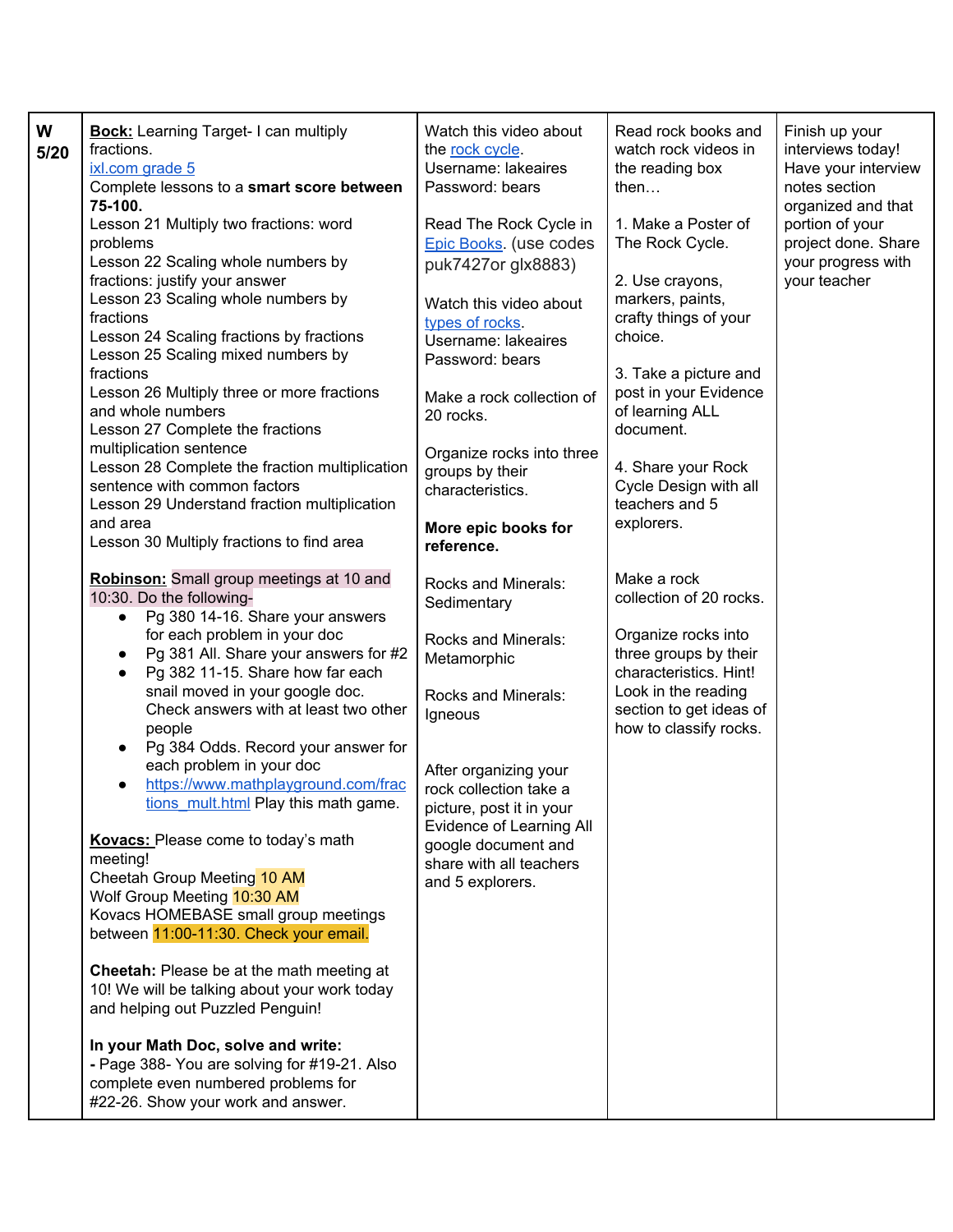|            | - Page 389- Look at the sample on the top of<br>the page! Complete #2 in your math doc.<br>- Page 390- Complete at least the even<br>numbered problems! Share on your doc!<br>- Look at your math Google doc. Were there<br>questions you should look at? People to<br>respond to? Share with other people in the<br>Cheetah group and give positive feedback.<br>Please reshare your Doc with me at<br>(samantha.kostuch@isd624.org)<br>Wolf: Before our math meeting, start today by<br>reading about the coordinate plane on page<br>371.<br>Please be at the math meeting at 10:30!<br>In your Math Doc, solve and write:<br>- Pages 371-372- Remember in writing a<br>point's location $(x,y)$ , the first number is the<br>horizontal x-axis location and the second is<br>the vertical y-axis location. Complete even<br>numbered problems for #2-16.<br>- Page 374- You are applying this to<br>real-world problems. You will need to draw or<br>trace a graph to plot points and upload a<br>picture. Complete the problems on this page!<br>- Look at your math Google doc. Were there<br>questions you should look at? People to<br>respond to? Share with other people in the<br>Cheetah group and give positive feedback.<br>Please reshare your Doc with me at<br>(samantha.kostuch@isd624.org) |                                                                                                                                                                                                                                                                 |                                                                                                                                                                                                                                                                             |                                                                                                                                                                          |
|------------|---------------------------------------------------------------------------------------------------------------------------------------------------------------------------------------------------------------------------------------------------------------------------------------------------------------------------------------------------------------------------------------------------------------------------------------------------------------------------------------------------------------------------------------------------------------------------------------------------------------------------------------------------------------------------------------------------------------------------------------------------------------------------------------------------------------------------------------------------------------------------------------------------------------------------------------------------------------------------------------------------------------------------------------------------------------------------------------------------------------------------------------------------------------------------------------------------------------------------------------------------------------------------------------------------------------|-----------------------------------------------------------------------------------------------------------------------------------------------------------------------------------------------------------------------------------------------------------------|-----------------------------------------------------------------------------------------------------------------------------------------------------------------------------------------------------------------------------------------------------------------------------|--------------------------------------------------------------------------------------------------------------------------------------------------------------------------|
| TΗ<br>5/21 | <b>Bock:</b> Learning Target- I can multiply<br>fractions.<br>Watch this <b>brainpop video</b> again to review<br>multiplying and dividing fractions<br>ixl.com grade 5.<br>Complete lessons to a smart score between<br>75-100.<br>Lesson 31 Estimate products of mixed<br>numbers<br>Lesson 32 Multiply a mixed number by a<br>whole number<br>Lesson 33 Multiply a mixed number by a<br>fraction<br>Lesson 34 multiply two mixed numbers                                                                                                                                                                                                                                                                                                                                                                                                                                                                                                                                                                                                                                                                                                                                                                                                                                                                   | Watch this video about<br>crystals.<br>Username: lakeaires<br>Password: bears<br>Watch this video about<br>mineral identification.<br>Username: lakeaires<br>Password: bears<br><b>Read National</b><br>Geographic Rocks and<br>Minerals in <b>Epic Books</b> . | Read rock books and<br>watch rock videos in<br>the reading section<br>then choose two of<br>the following activities<br>below.<br>1. Write a rock poem.<br>Rock poem example.<br>Use your poem<br>knowledge from last<br>week. What type of<br>rock poem will you<br>write? | Start creating a<br>family tree. Include<br>as many family<br>members as you<br>can. Watch this<br>video for help<br>https://www.youtube<br>.com/watch?v=3wd<br>M1Rx0Hdl |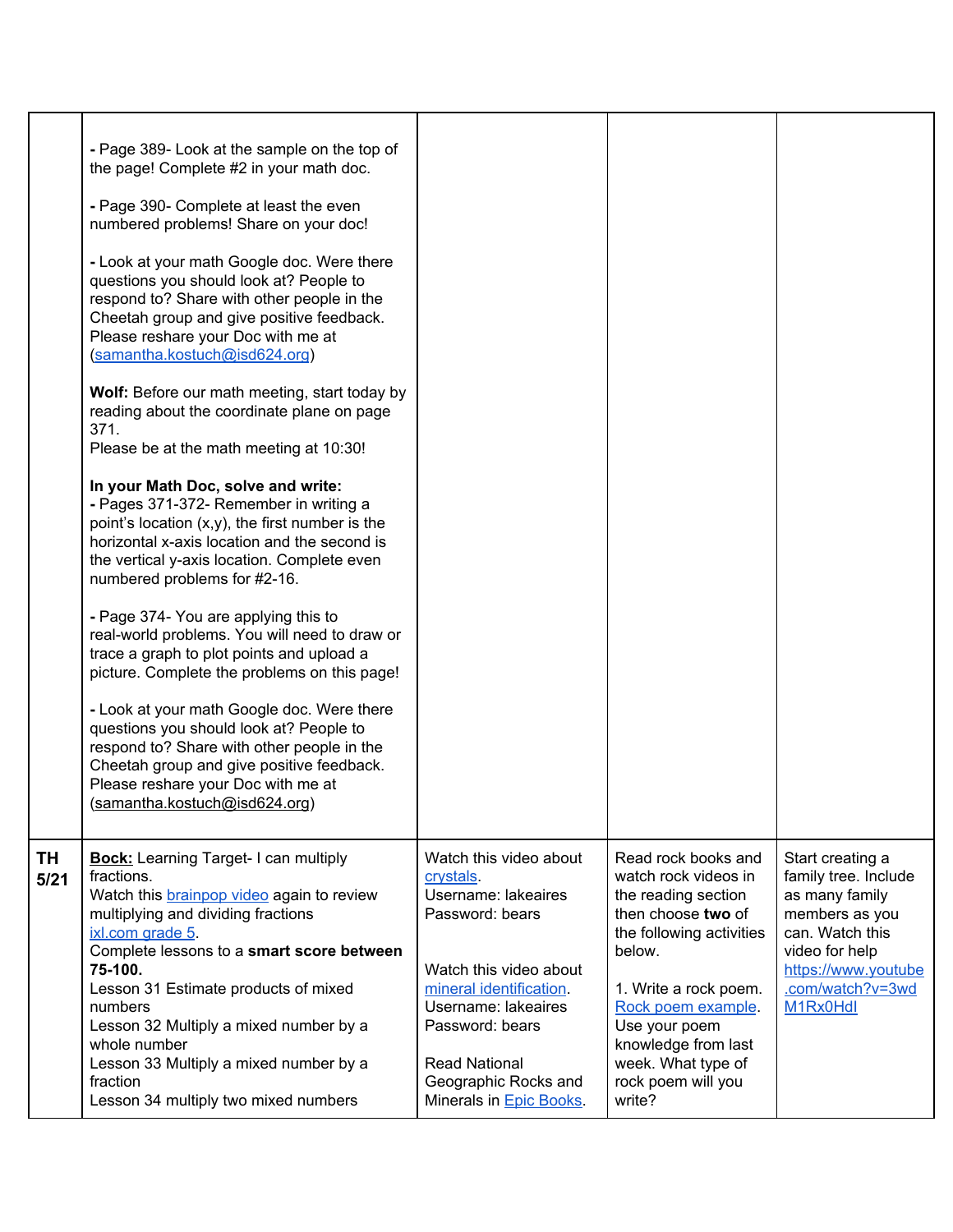| Lesson 35 Multiply three or more mixed<br>numbers, fractions, and whole numbers<br>Lesson 36 Multiplication with mixed numbers<br>word problems<br>Lesson 37 Multiply fractions and mixed<br>numbers in recipes<br>Lesson 38 Complete the mixed number<br>multiplication sentence<br>Division<br>Lesson 1 Divide unit fractions by whole<br>numbers<br>Lesson 2 Divide whole numbers by unit<br>fractions using models<br><b>Robinson:</b> Mandatory small group meetings<br>today! Please come :)<br>Do the following questions on the<br>$\bullet$<br>attached doc. Record your answers in<br>your math<br>dochttps://docs.google.com/document<br>/d/14FtS4IjKvRMTcJb5All7vVfp7vyTL<br>r6cWp53n8tNy98/edit?usp=sharing<br>Create 5 of your own fraction<br>multiplication problems and put them<br>in your doc. You should solve these<br>on a piece of paper and have it as an<br>answer key. Share your 5 questions<br>with a few classmates. Solve at least<br>1 other classmate that was shared<br>with you.<br><b>Kovacs:</b> Today's math meeting is optional.<br>Cheetah Group Meeting 10 AM<br>Wolf Group Meeting 10:30 AM<br>Kovacs HOMEBASE optional meeting at<br>11:00.<br>Cheetah: Start today by reading page 393.<br>This is about unsimplifying a number to divide<br>easier. Optional math meeting at 10! We will<br>be talking about this page and why this works.<br>In your Math Doc, solve and write:<br>- Page 393- Complete at least #1-7. Share<br>your work/thinking as well as answer.<br>- Page 395- Complete the problems on this<br>page. Use the description and chart at the top<br>to help you. | (use codes puk7427or<br>glx8883)<br>Also, continue reading<br>about metamorphic,<br>igneous and<br>sedimentary rocks in<br>epic. | 2. Create a rock chart<br>describing each<br>group's<br>characteristics and an<br>explanation of why<br>each rock belongs in<br>its group.<br>3. With grown up<br>permission make a<br>crystal! Watch this<br>video how. What<br>shape will your crystal<br>be?<br>4. Choice activity<br>above and beyond.<br>This is a rock activity<br>you create that has<br>above and beyond<br>creativity and<br>exploration.<br>Examples include a<br>song, make a game,<br>interview a rockhound<br>or geologist.<br>Record your two<br>choice activities in<br>your Evidence of<br>Learning All<br>document and share<br>with all teachers and<br>5 explorers.<br>Compliment and<br>comment on 3<br>explorers' shares<br>from yesterday or<br>today. |  |
|-----------------------------------------------------------------------------------------------------------------------------------------------------------------------------------------------------------------------------------------------------------------------------------------------------------------------------------------------------------------------------------------------------------------------------------------------------------------------------------------------------------------------------------------------------------------------------------------------------------------------------------------------------------------------------------------------------------------------------------------------------------------------------------------------------------------------------------------------------------------------------------------------------------------------------------------------------------------------------------------------------------------------------------------------------------------------------------------------------------------------------------------------------------------------------------------------------------------------------------------------------------------------------------------------------------------------------------------------------------------------------------------------------------------------------------------------------------------------------------------------------------------------------------------------------------------------------------------------------------------------------------|----------------------------------------------------------------------------------------------------------------------------------|----------------------------------------------------------------------------------------------------------------------------------------------------------------------------------------------------------------------------------------------------------------------------------------------------------------------------------------------------------------------------------------------------------------------------------------------------------------------------------------------------------------------------------------------------------------------------------------------------------------------------------------------------------------------------------------------------------------------------------------------|--|
| - Look at your math Google doc. Were there<br>questions you should look at? People to                                                                                                                                                                                                                                                                                                                                                                                                                                                                                                                                                                                                                                                                                                                                                                                                                                                                                                                                                                                                                                                                                                                                                                                                                                                                                                                                                                                                                                                                                                                                             |                                                                                                                                  |                                                                                                                                                                                                                                                                                                                                                                                                                                                                                                                                                                                                                                                                                                                                              |  |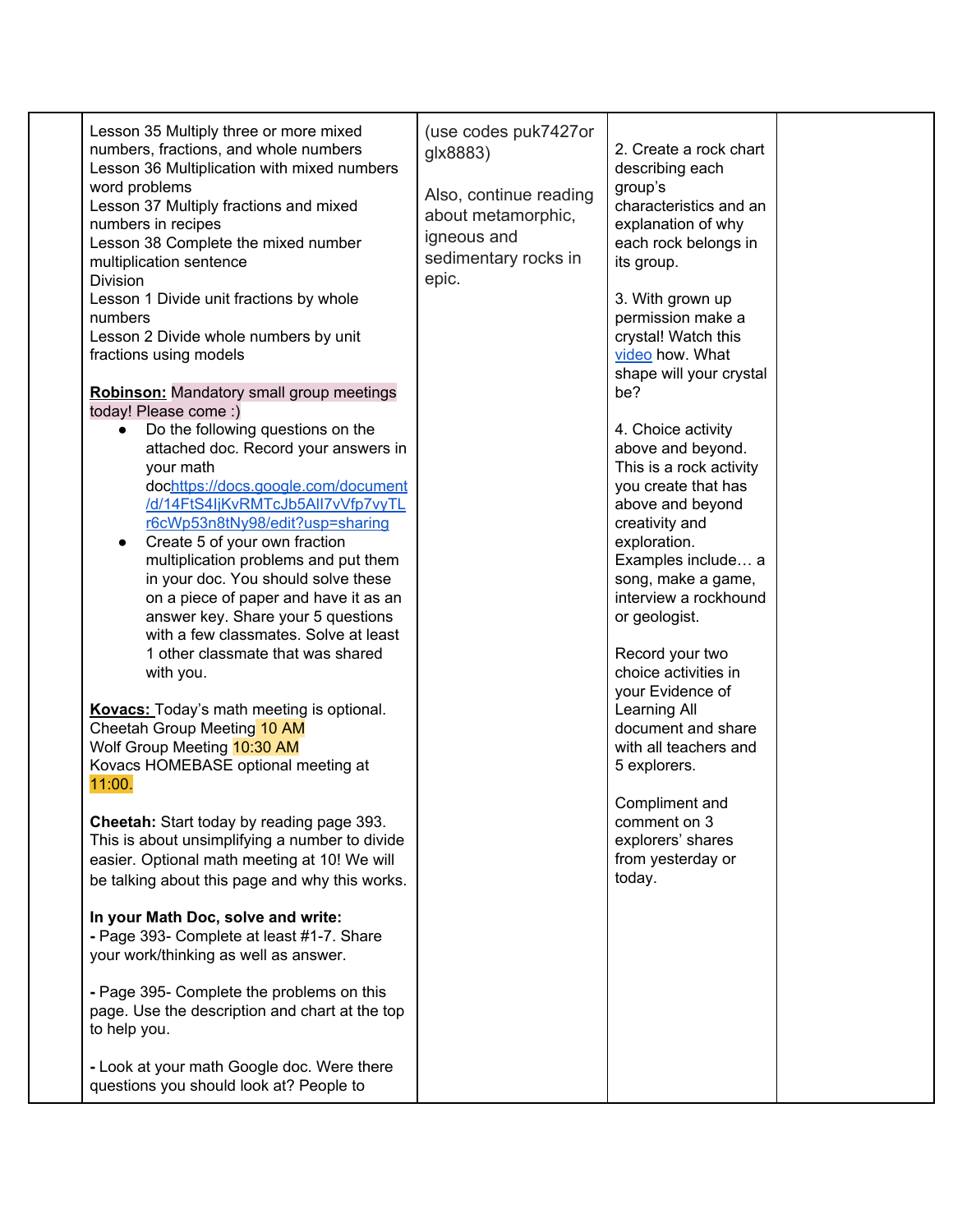|           | respond to? Share with other people in the<br>Cheetah group and give positive feedback.<br>Please reshare your Doc with me at<br>(samantha.kostuch@isd624.org)<br>Wolf: Before our math meeting, start today by<br>reading page 375. Read about rational<br>numbers. Optional math meeting at 10:30!<br>In your Math Doc, solve and write:<br>- Page 375- Complete #1-8. Then complete<br>the even problems for #10-16.<br>- Page 378- Complete this page and show<br>your work with answers on your doc.<br>- Look at your math Google doc. Were there<br>questions you should look at? People to<br>respond to? Share with other people in the<br>Cheetah group and give positive feedback.<br>Please reshare your Doc with me at<br>(samantha.kostuch@isd624.org)                                                                                                                                                                                                                            |                                                                                                                                                                                                                                                                                                                           |                                                                                                                                                                                                                                                                                                                                                                                                                                                                      |                                                                                                                                                                                                                                                                                                                                                                            |
|-----------|-------------------------------------------------------------------------------------------------------------------------------------------------------------------------------------------------------------------------------------------------------------------------------------------------------------------------------------------------------------------------------------------------------------------------------------------------------------------------------------------------------------------------------------------------------------------------------------------------------------------------------------------------------------------------------------------------------------------------------------------------------------------------------------------------------------------------------------------------------------------------------------------------------------------------------------------------------------------------------------------------|---------------------------------------------------------------------------------------------------------------------------------------------------------------------------------------------------------------------------------------------------------------------------------------------------------------------------|----------------------------------------------------------------------------------------------------------------------------------------------------------------------------------------------------------------------------------------------------------------------------------------------------------------------------------------------------------------------------------------------------------------------------------------------------------------------|----------------------------------------------------------------------------------------------------------------------------------------------------------------------------------------------------------------------------------------------------------------------------------------------------------------------------------------------------------------------------|
| F<br>5/22 | <b>Bock:</b> Learning Target- I can divide fractions.<br>ixl.com grade 5<br>Complete lessons to a smart score between<br>75-100.<br>Lesson 3 Divide whole numbers by unit<br>fractions<br>Lesson 4 Divide whole numbers and unit<br>fractions<br>Lesson 5 Divide fractions by whole numbers<br>Lesson 6 Divide fractions by whole numbers<br>in recipes<br>Lesson 7 Divide unit fractions and whole<br>numbers: word problems<br>Lesson 8 Divide whole numbers by fractions<br>Lesson 9 Divide two fractions<br>Lesson 10 Divide fractions and mixed<br>numbers<br>Lesson 11 Complete the division sentence<br>Lesson 12 Divide fractions and mixed<br>numbers: word problems<br><b>Robinson:</b> Super mandatory whole group<br>meeting today. Use this day to catch up on<br>any math from this week. Then do the<br>following-<br>Pg 385 All. In your math doc, explain<br>$\bullet$<br>how you can divide a smaller fraction<br>by a bigger fraction?<br>Pg 386 Odds. Share your answer for | We will be focusing on<br>Theme today.<br>1. Watch this video<br>about theme<br>https://www.youtube.com<br>/watch?v=AXPbijjMnV8<br>2. In your Evidence of<br>Learning all doc, define<br>the theme using your<br>own words.<br>3. Read for 45 minutes<br>today. While you are<br>reading, be thinking<br>about the theme. | After you have read<br>for at least 45<br>minutes, please do<br>the following-<br>1. In your learning all<br>doc, answer the<br>following questions-<br>What is the<br>theme of the<br>book you<br>were reading<br>today? Did it<br>change<br>overtime?<br>How do you<br>know that is<br>the theme?<br>Think of a<br>read aloud<br>book your<br>homeroom<br>teacher has<br>read to you<br>this school<br>year. What is<br>the name of<br>the book and<br>what is the | Finish your family<br>tree today and add<br>it to your final<br>project. Share with<br>your homeroom<br>teacher<br>Begin to work on<br>your timeline of your<br>life. This should be<br>done on Tuesday.<br>You should have<br>one event for each<br>year of your life (10<br>years old, 10 life<br>events) Make sure<br>your timeline is<br>easily read and very<br>neat. |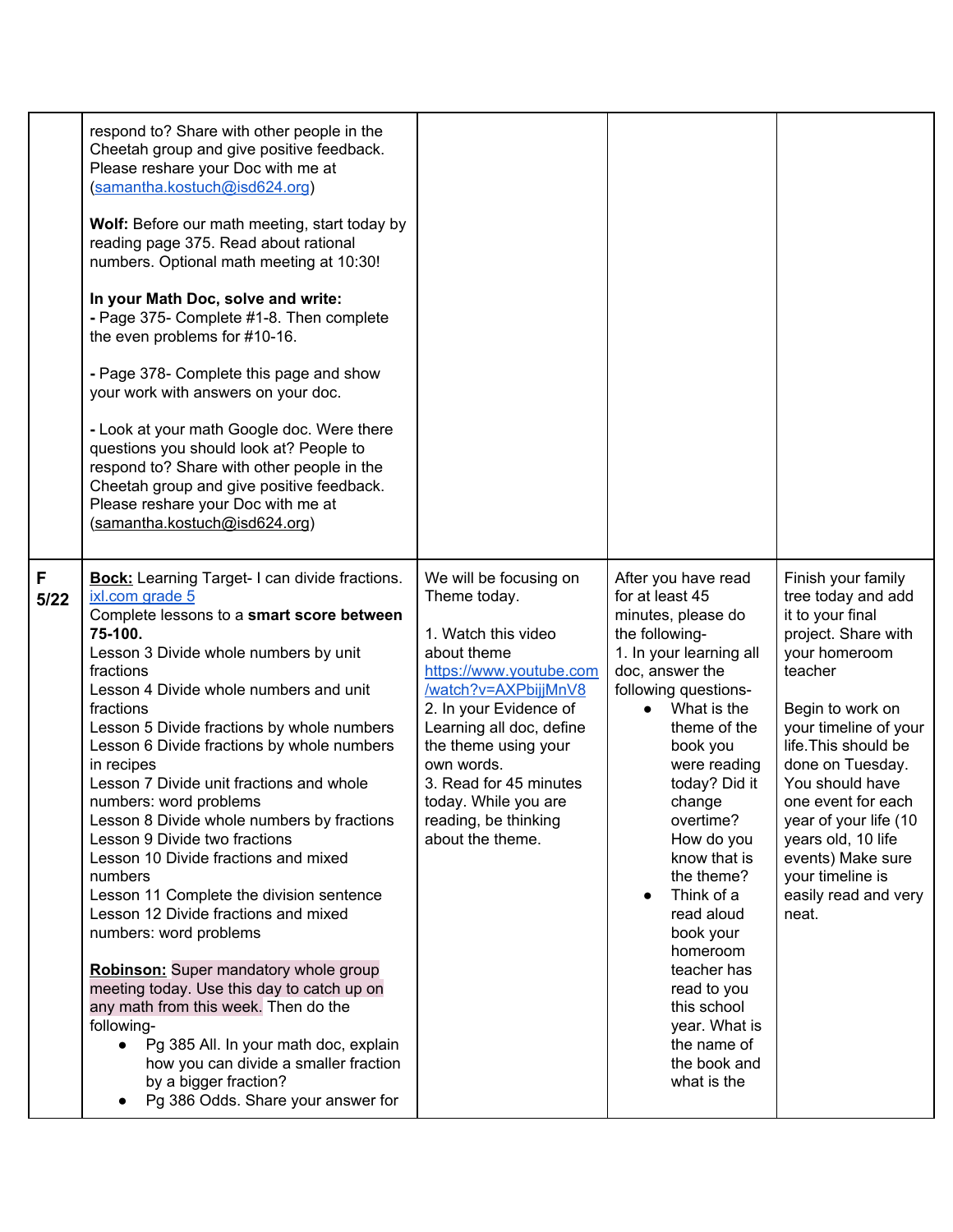| #9 and #11 in your doc<br>Pg 388 All. Record your answers for<br>19-21 in your doc.                                                                                                                                                                     | theme of the<br>book?                              |  |
|---------------------------------------------------------------------------------------------------------------------------------------------------------------------------------------------------------------------------------------------------------|----------------------------------------------------|--|
| Kovacs: Please come to today's math<br>meeting!<br>Cheetah Group Meeting 10 AM<br>Wolf Group Meeting 10:30 AM<br>Kovacs HOMEBASE meeting at 11:00.<br>Mandatory end of the week!                                                                        | 2. Share this doc with<br>your homeroom<br>teacher |  |
| Cheetah: Please be at the math meeting at<br>10! We will be talking about your work from<br>today and wrapping up the week!                                                                                                                             |                                                    |  |
| In your Math Doc, solve and write:<br>- Page 397- You are choosing whether<br>multiplication or division is useful in these<br>problems then solving. Complete the 6<br>problems on this page. Show your work and<br>answers on your math Google doc.   |                                                    |  |
| - Page 401- Solve for the odd numbered<br>problems in #1-5.                                                                                                                                                                                             |                                                    |  |
| - Look at your math Google doc. Were there<br>questions you should look at? People to<br>respond to? Share with other people in the<br>Cheetah group and give positive feedback.<br>Please reshare your Doc with me at<br>(samantha.kostuch@isd624.org) |                                                    |  |
| Wolf: Before our math meeting, start today by<br>reading page 379 and the vocabulary term<br>reflected point.<br>Please be at the math meeting at 10:30!                                                                                                |                                                    |  |
| In your Math Doc, solve and write:<br>- Page 379-#5 and #6 Draw a graph and plot<br>the points if that is helpful.                                                                                                                                      |                                                    |  |
| - Page 380- Complete the three problems on<br>this page. Upload or email a picture of your<br>graph.                                                                                                                                                    |                                                    |  |
| - Look at your math Google doc. Were there<br>questions you should look at? People to<br>respond to? Share with other people in the<br>Cheetah group and give positive feedback.<br>Please reshare your Doc with me at<br>(samantha.kostuch@isd624.org) |                                                    |  |
|                                                                                                                                                                                                                                                         |                                                    |  |